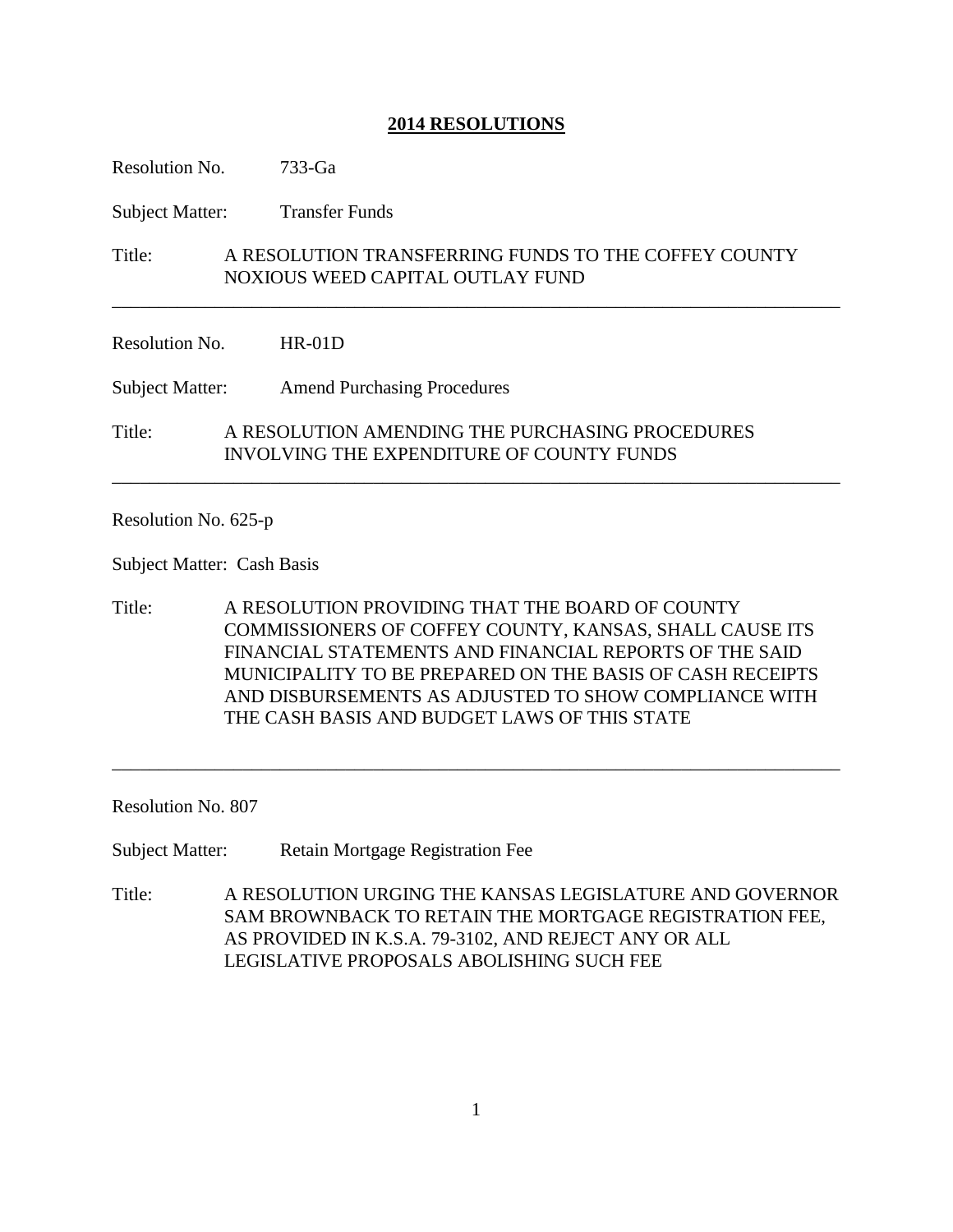Resolution No. 808

Subject Matter: Change in Zoning District

Title: A RESOLUTION CHANGING THE ZONING DISTRICT CLASSIFICATION FROM C-2 INTERCHANGE COMMERCIAL DISTRICT TO C-1 SERVICE COMMERCIAL DISTRICT ON CERTAIN LANDS LOCATED IN COFFEY COUNTY, KANSAS, UNDER THE AUTHORITY GRANTED BY THE ZONING REGULATIONS OF THE COUNTY AS ORIGINALLY APPROVED BY RESOLUTION NO. 386

\_\_\_\_\_\_\_\_\_\_\_\_\_\_\_\_\_\_\_\_\_\_\_\_\_\_\_\_\_\_\_\_\_\_\_\_\_\_\_\_\_\_\_\_\_\_\_\_\_\_\_\_\_\_\_\_\_\_\_\_\_\_\_\_\_\_\_\_\_\_\_\_\_\_\_\_\_\_

Resolution No. 772G

Subject Matter: Salaries

Title: A RESOLUTION ESTABLISHING THE PAY SCALE AND CLASSIFICATION FOR THE EMPLOYEES OF COFFEY COUNTY, KANSAS

Resolution No. 809

Subject Matter: Approve Special Use for Campgrounds

Title: A RESOLUTION APPROVING A SPECIAL USE TO ESTABLISH CAMPGROUNDS IN THE A-2 AGRICULTURAL TRANSITION DISTRICT ON CERTAIN LANDS LOCATED IN COFFEY COUNTY, KANSAS, UNDER THE AUTHORITY GRANTED BY THE ZONING REGULATIONS OF THE COUNTY AS ORIGINALLY APPROVED BY RESOLUTION NO. 386

\_\_\_\_\_\_\_\_\_\_\_\_\_\_\_\_\_\_\_\_\_\_\_\_\_\_\_\_\_\_\_\_\_\_\_\_\_\_\_\_\_\_\_\_\_\_\_\_\_\_\_\_\_\_\_\_\_\_\_\_\_\_\_\_\_\_\_\_\_\_\_\_\_\_\_\_\_\_

\_\_\_\_\_\_\_\_\_\_\_\_\_\_\_\_\_\_\_\_\_\_\_\_\_\_\_\_\_\_\_\_\_\_\_\_\_\_\_\_\_\_\_\_\_\_\_\_\_\_\_\_\_\_\_\_\_\_\_\_\_\_\_\_\_\_\_\_\_\_\_\_\_\_\_\_\_\_

Resolution No. 810

Subject Matter: Approve Special Use for Campgrounds

Title: A RESOLUTION APPROVING A SPECIAL USE TO ESTABLISH CAMPGROUNDS IN THE A-2 AGRICULTURAL TRANSITION DISTRICT ON CERTAIN LANDS LOCATED IN COFFEY COUNTY, KANSAS, UNDER THE AUTHORITY GRANTED BY THE ZONING REGULATIONS OF THE COUNTY AS ORIGINALLY APPROVED BY RESOLUTION NO. 386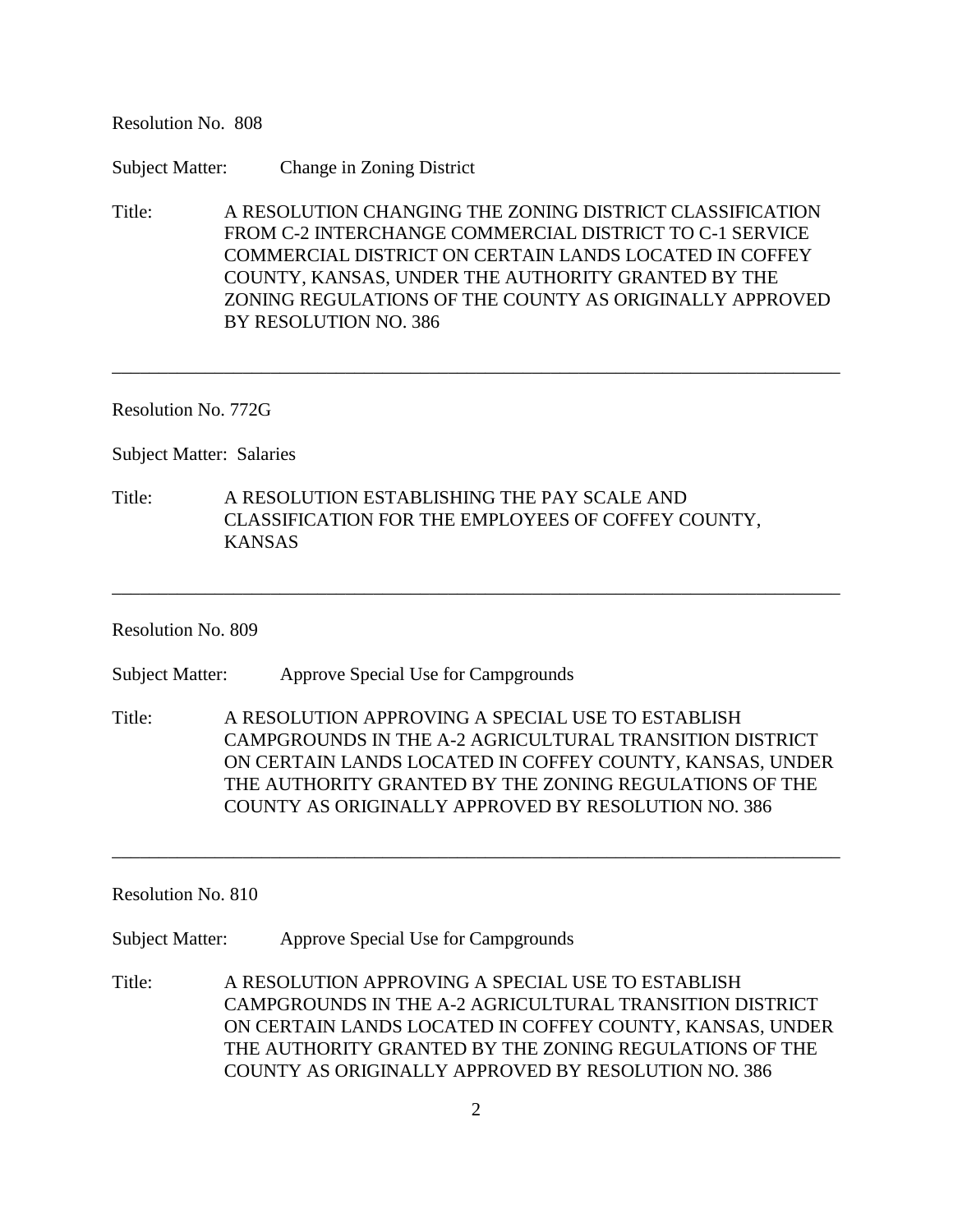Resolution No. 811

Subject: Establish Erection of Traffic Control Devices

Title: A RESOLUTION ESTABLISHING AND AUTHORIZING THE ERECTION OF CERTAIN UNIFORM TRAFFIC CONTROL DEVICES IN COFFEY COUNTY, KANSAS

\_\_\_\_\_\_\_\_\_\_\_\_\_\_\_\_\_\_\_\_\_\_\_\_\_\_\_\_\_\_\_\_\_\_\_\_\_\_\_\_\_\_\_\_\_\_\_\_\_\_\_\_\_\_\_\_\_\_\_\_\_\_\_\_\_\_\_\_\_\_\_\_\_\_\_\_\_\_

## Resolution No. 812

Subject: Establish Erection of Traffic Control Devices

Title: A RESOLUTION ESTABLISHING AND AUTHORIZING THE ERECTION OF CERTAIN UNIFORM TRAFFIC CONTROL DEVICES IN COFFEY COUNTY, KANSAS

\_\_\_\_\_\_\_\_\_\_\_\_\_\_\_\_\_\_\_\_\_\_\_\_\_\_\_\_\_\_\_\_\_\_\_\_\_\_\_\_\_\_\_\_\_\_\_\_\_\_\_\_\_\_\_\_\_\_\_\_\_\_\_\_\_\_\_\_\_\_\_\_\_\_\_\_

## Resolution No. 787-B

Subject Matter: Approve Special Use to Establish Commercial Wind Energy Project

Title: A RESOLUTION APPROVING A SPECIAL USE TO ESTABLISH COMMERCIAL WIND ENERGY PROJECT IN THE A-1 AGRICULTURAL DISTRICT ON CERTAIN LANDS LOCATED IN COFFEY COUNTY, KANSAS, UNDER THE AUTHORITY GRANTED BY THE ZONING REGULATIONS OF THE COUNTY AS ORIGINALLY APPROVED BY RESOLUTION NO. 386B

\_\_\_\_\_\_\_\_\_\_\_\_\_\_\_\_\_\_\_\_\_\_\_\_\_\_\_\_\_\_\_\_\_\_\_\_\_\_\_\_\_\_\_\_\_\_\_\_\_\_\_\_\_\_\_\_\_\_\_\_\_\_\_\_\_\_\_\_\_\_\_\_\_\_\_\_\_\_

Resolution No. 813

- Subject Matter: Approve Special Use to Establish Commercial Development of Natural Resources
- Title: A RESOLUTION APPROVING A SPECIAL USE TO ESTABLISH COMMERCIAL DEVELOPMENT OF NATURAL RESOURCES IN THE A-1 AGRICULTURAL DISTRICT ON CERTAIN LANDS LOCATED IN COFFEY COUNTY, KANSAS, UNDER THE AUTHORITY GRANTED BY THE ZONING REGULATIONS OF THE COUNTY AS ORIGINALLY APPROVED BY RESOLUTION NO. 386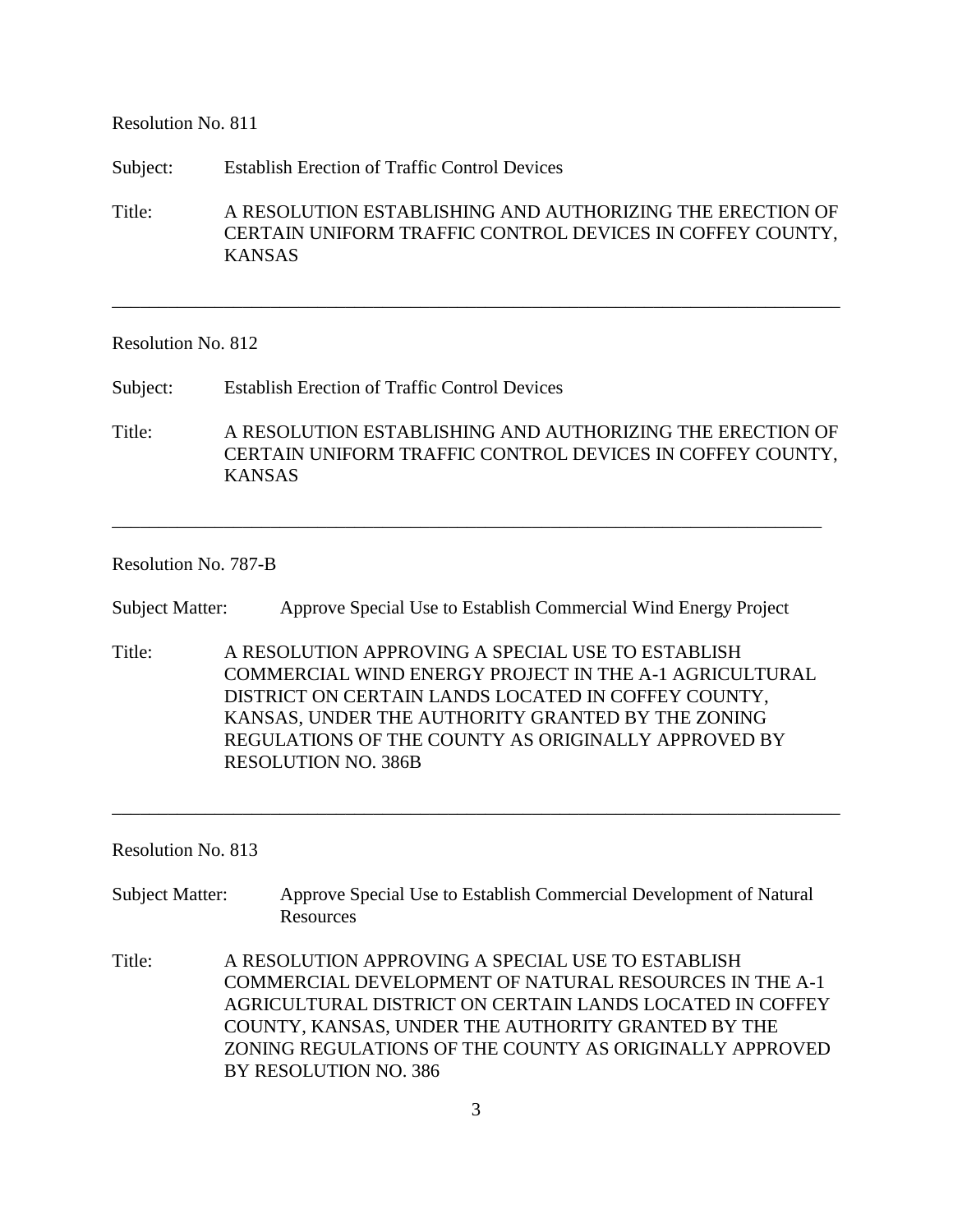| Resolution No. 814     |                                                                                                                                                                                                                                                                                                 |                                                                                                                                                                                                                                                                                                                          |  |
|------------------------|-------------------------------------------------------------------------------------------------------------------------------------------------------------------------------------------------------------------------------------------------------------------------------------------------|--------------------------------------------------------------------------------------------------------------------------------------------------------------------------------------------------------------------------------------------------------------------------------------------------------------------------|--|
| <b>Subject Matter:</b> |                                                                                                                                                                                                                                                                                                 | Approve a Special Use Permit to Establish Commercial Development of<br><b>Natural Resources</b>                                                                                                                                                                                                                          |  |
| Title:                 |                                                                                                                                                                                                                                                                                                 | A RESOLUTION APPROVING A SPECIAL USE TO ESTABLISH<br><b>COMMERCIAL DEVELOPMENT OF NATURAL RESOURCES IN THE A-1</b><br>AGRICULTURAL DISTRICT ON CERTAIN LANDS LOCATED IN COFFEY<br>COUNTY, KANSAS, UNDER THE AUTHORITY GRANTED BY THE<br>ZONING REGULATIONS OF THE COUNTY AS ORIGINALLY APPROVED<br>BY RESOLUTION NO. 386 |  |
| Resolution No. 815     |                                                                                                                                                                                                                                                                                                 |                                                                                                                                                                                                                                                                                                                          |  |
| <b>Subject Matter:</b> |                                                                                                                                                                                                                                                                                                 | Approve a Special Use to Establish Temporary Campgrounds                                                                                                                                                                                                                                                                 |  |
| Title:                 | A RESOLUTION APPROVING A SPECIAL USE TO ESTABLISH<br>TEMPORARY CAMPGROUNDS IN THE A-1 AGRICULTURAL DISTRICT<br>ON CERTAIN LANDS LOCATED IN COFFEY COUNTY, KANSAS, UNDER<br>THE AUTHORITY GRANTED BY THE ZONING REGULATIONS OF THE<br><b>COUNTY AS ORIGINALLY APPROVED BY RESOLUTION NO. 386</b> |                                                                                                                                                                                                                                                                                                                          |  |
| Resolution No. 816     |                                                                                                                                                                                                                                                                                                 |                                                                                                                                                                                                                                                                                                                          |  |
| <b>Subject Matter:</b> |                                                                                                                                                                                                                                                                                                 | Establish Risk Management Reserve Fund                                                                                                                                                                                                                                                                                   |  |
| Title:                 |                                                                                                                                                                                                                                                                                                 | A RESOLUTION ESTABLISHING A RISK MANAGEMENT RESERVE<br>FUND FOR PAYMENT OF UNINSURED LOSSES OF COFFEY COUNTY                                                                                                                                                                                                             |  |
| Resolution No. 816-A   |                                                                                                                                                                                                                                                                                                 |                                                                                                                                                                                                                                                                                                                          |  |
| Subject:               | <b>Transfer Funds to Risk Management Fund</b>                                                                                                                                                                                                                                                   |                                                                                                                                                                                                                                                                                                                          |  |
| Title:                 | A RESOLUTION TRANSFERRING FUNDS TO THE RISK MANAGEMENT<br><b>RESERVE FUND</b>                                                                                                                                                                                                                   |                                                                                                                                                                                                                                                                                                                          |  |